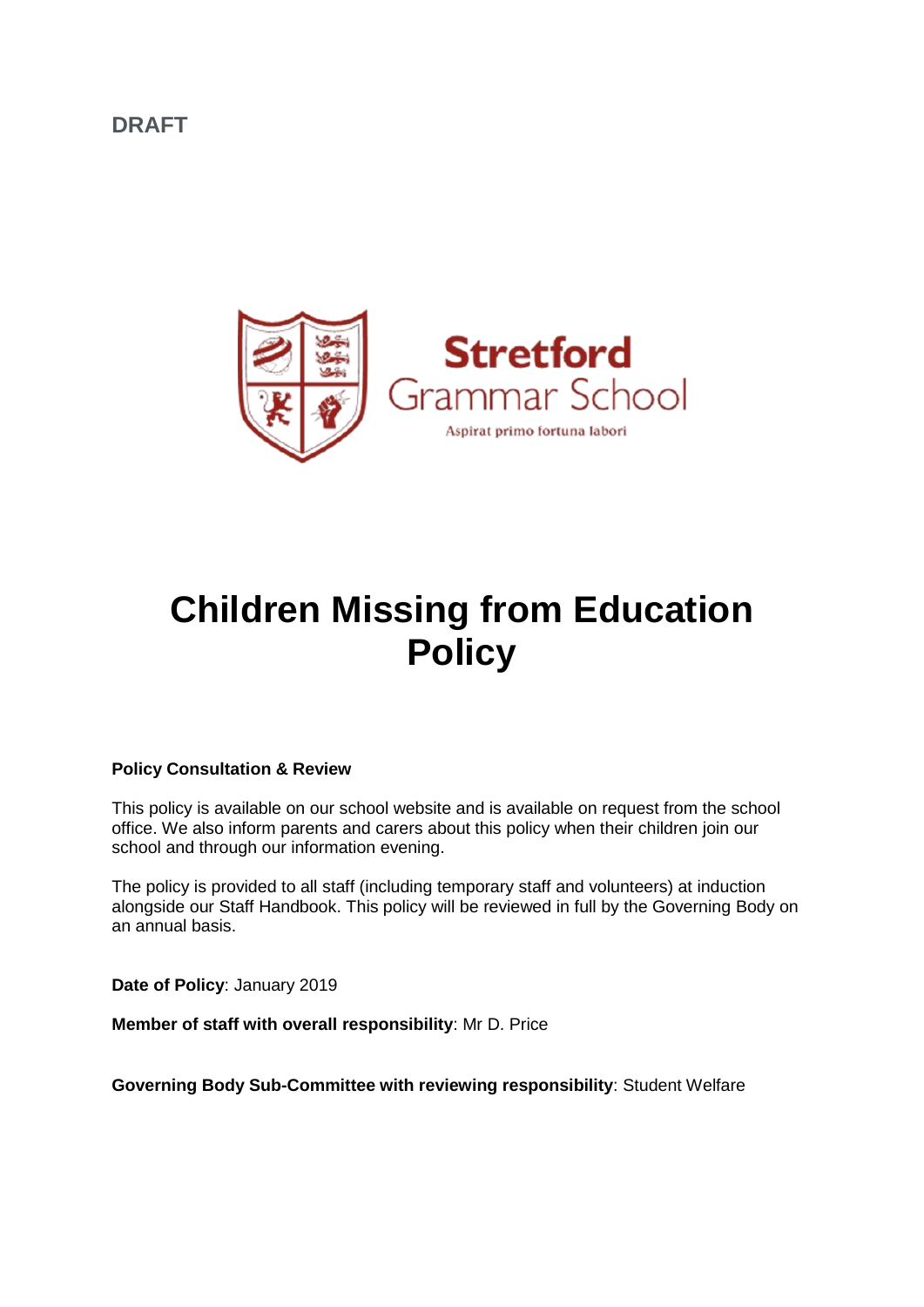## **Contents**

- 1. **[Definition and Overview](http://greatermanchesterscb.proceduresonline.com/chapters/p_ch_missing_educ.html#Definition)**
- 2. **[Risks](http://greatermanchesterscb.proceduresonline.com/chapters/p_ch_missing_educ.html#risks)**
- 3. **[Indicators](http://greatermanchesterscb.proceduresonline.com/chapters/p_ch_missing_educ.html#Indicators)**
- 4. **[Protection and Action to be Taken](http://greatermanchesterscb.proceduresonline.com/chapters/p_ch_missing_educ.html#Protection)**
- 5. **[Issues](http://greatermanchesterscb.proceduresonline.com/chapters/p_ch_missing_educ.html#Issues)**
- 6. **[Further Information](http://greatermanchesterscb.proceduresonline.com/chapters/p_ch_missing_educ.html#Further)**

## **1. Definition and Overview**

- 1.1The statutory guidance **[Children Missing Education \(September 2016\)](https://www.gov.uk/government/publications/children-missing-education)** sets out the key principles to enable local authorities in England to implement their legal duty under section 436A of the Education Act 1996 to make arrangements to identify, as far as it is possible to do so, children missing education (CME). Local authorities should be able to demonstrate that they have considered this statutory guidance and, where it is not followed, the local authority should have reasonable grounds for not doing so.
- 1.2All children, regardless of their circumstances, are entitled to an efficient, full time education which is suitable to their age, ability, aptitude and any special educational needs they may have;
- 1.3Children missing education are children of compulsory school age who are not registered pupils at a school and are not receiving suitable education otherwise than at a school. Children missing education are at significant risk of underachieving, being victims of harm, exploitation or radicalisation, and becoming NEET (not in education, employment or training) later in life;
- 1.4Effective information sharing between parents, schools and local authorities is critical to ensuring that all children of compulsory school age are safe and receiving suitable education. Local authorities should focus their resources effectively in intervening early in the lives of vulnerable children to help prevent poor outcomes.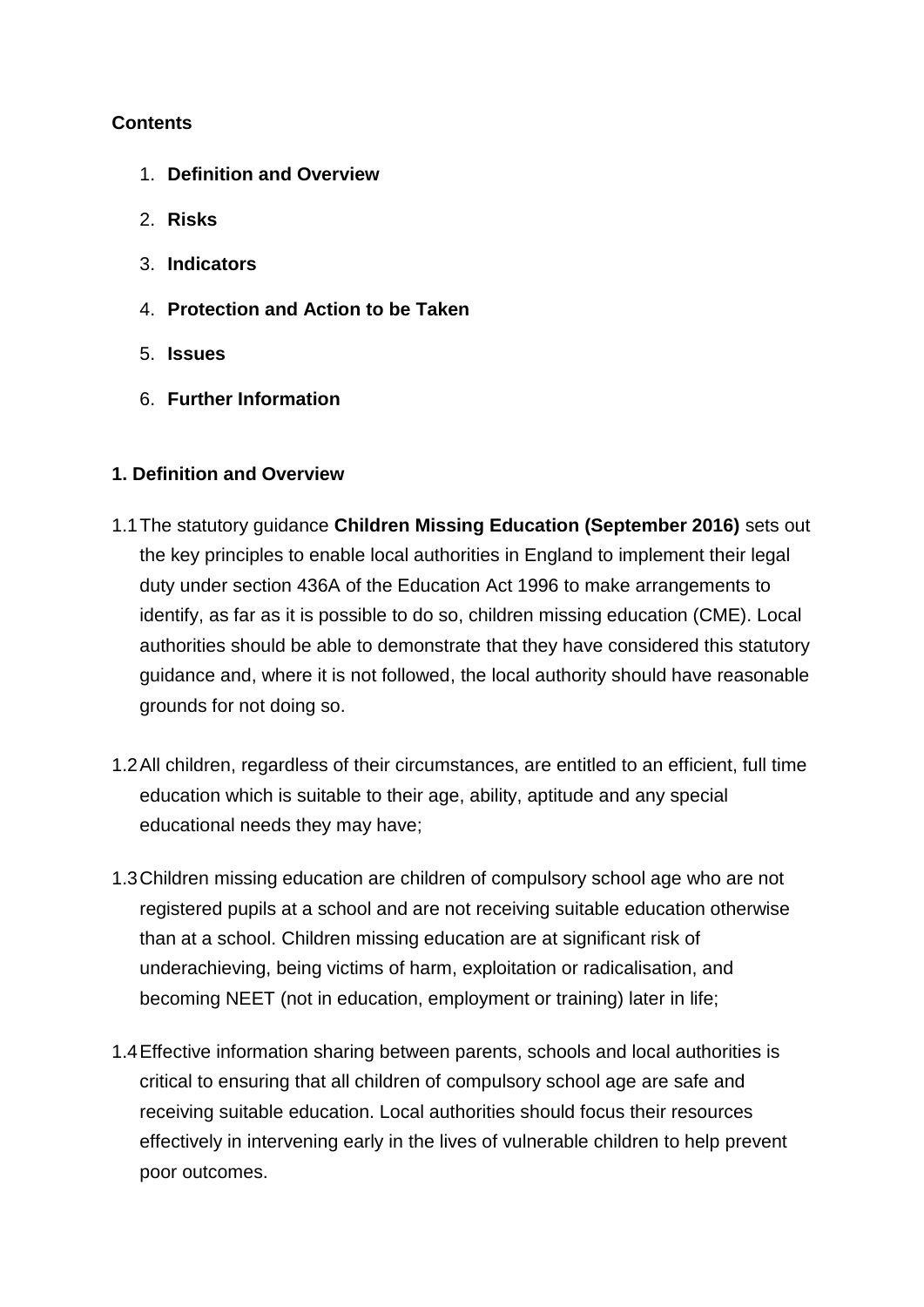## **2. Risks**

2.1These 'missing' children can be vulnerable; it is essential that all services work together to identify and re-engage these children back into appropriate education provision as quickly as possible. It is important to establish the reasons for the child being missing at the earliest possible stage.

Possible reasons that should be considered include:

- Failure to start appropriate provision and never enter the system;
- Stopped attending, due to illegal exclusion or withdrawal by parent/carers;
- Failure to complete a transition between schools;
- Children from refugee and asylum seeking families;
- Children from families who are highly mobile;
- Children at risk of a forced marriage;
- Children experiencing abuse and neglect.
- 2.2Children who remain disengaged from education are potentially exposed to higher degrees of risk.
- 2.3Children who go missing or run away from home or care may be in serious danger and are vulnerable to crime, sexual exploitation or abduction as well as missing education.
- 2.4When families move between local authority areas it can sometimes lead to a child becoming 'lost' in the system and consequently missing education. Where a child has moved, local authorities should check with other local authorities – either regionally or nationally – and share information in order to ascertain where a child has moved. Once the location of the child is established, the relevant local authority must ensure that the child is receiving an education either by attending a school or the provision of electronic or distance learning packages where these are available.
- 2.5Research has shown that many children from Gypsy, Roma and Traveller (GRT) families can become disengaged from education, particularly during the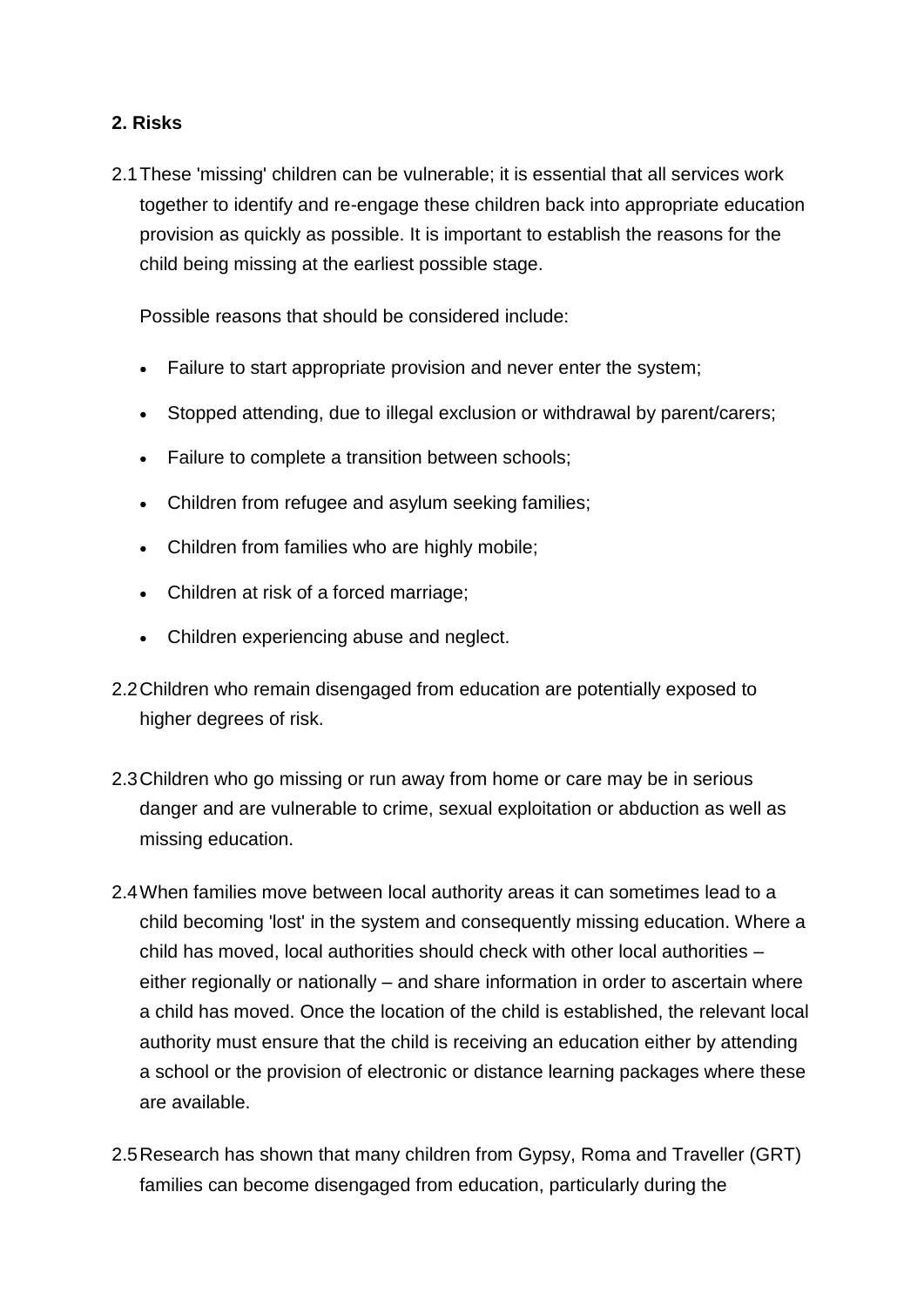secondary school phase. It is therefore important that schools inform the local authority when a GRT pupil leaves the school without identifying a new destination school, particularly in the transition from primary to secondary so that they can attempt to facilitate continuity of the child's education. Although many are settled, some GRT families move regularly and their children can be at increased risk of missing education. Local authority Traveller Education Support Services (TESS), where these exist, or the named CME officer within the local authority, can advise schools on the best strategies for ensuring the minimum disruption to GRT pupils' education.

- 2.6Families of members of the Armed Forces are likely to move frequently both in the UK and overseas and often at short notice. Stretford Grammar will contact the MoD **[Children's Education Advisory Service \(CEAS\)](https://www.gov.uk/guidance/childrens-education-advisory-service)** for advice on making arrangements to ensure continuity of education for those children when the family moves.
- 2.7Children who have offended or are at risk of doing so are also at risk of disengaging from education. Local authority Youth Offending Teams (YOTs) are responsible for supervising those young people (aged 8 to 18). YOTs should work with the local authority CME officer to ensure that children are receiving, or return to, appropriate full-time education. Stretford Grammar will liaise with YOTs and the local authority in such cases.

### **3. Indicators**

### **Schools**

3.1 As a result of daily admissions registration, schools are particularly well placed to notice when a child has gone missing. At Stretford Grammar School if a member of school staff becomes aware that a child may have run away or gone missing, a member of the safeguarding team will try to establish with the parents/ carers, what has happened. If this is not possible, or the child is missing, a member of the safeguarding team will, together with the class teacher, assess the child's vulnerability by making reasonable enquiries, and refer any concerns about the child to Children's Services.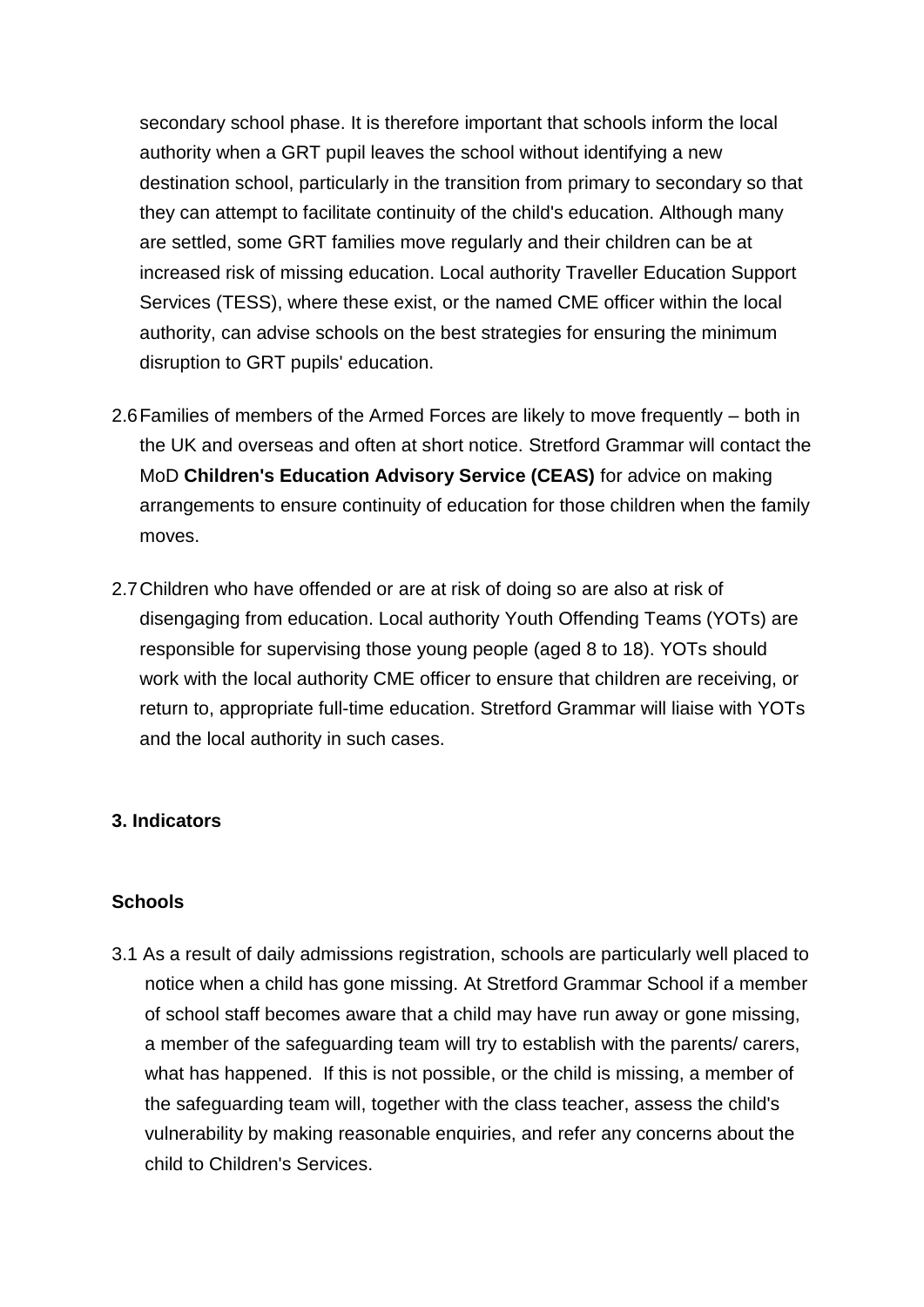- 3.2 Stretford Grammar School monitors attendance closely and addresses poor or irregular attendance. If a concern is raised then that pupils' poor attendance is referred to the local authority.
- 3.3 In the more general circumstances of a child going missing who is not known to any other agencies, a member of the safeguarding team will inform the Pupil Tracking Officer and Education Welfare Officer of any child who has not attended for 10 consecutive schools days without provision of reasonable explanation.
- 3.4 Stretford Grammar School will notify the local authority within five days when a pupil's name is added to the admission register at a non-standard transition point. School will also provide the local authority with all the information held within the admission register about the pupil.
- 3.5 School will notify the local authority when a pupil's name is to be removed from the admission register at a non-standard transition point under any of the fifteen grounds set out in the regulations, as soon as the ground for removal is met and no later than the time at which the pupil's name is removed from the register.
- 3.6 In line with the duty under section 10 of the Children Act 2004, school and the local authority will have in place procedures designed to carry out reasonable enquiries. The type of procedures may include the appropriate person checking with relatives, neighbours, landlords – private or social housing providers – and other local stakeholders who are involved. These procedures will be recorded on CPOMS. If there is reason to believe a child is in immediate danger or at risk of harm, a referral will be made to children's social care (and the police if appropriate).

## **Other Agencies**

3.7 Where any agency in contact with children and families believes that a child is not on the roll of a school or receiving education otherwise, then this information should be passed to the Pupil Tracking Officer with any details they have of the child in question. If they have concerns about the welfare of the child they should refer to Children's Services. Stretford Grammar School's safeguarding team will assist with any enquiries from other agencies as appropriate.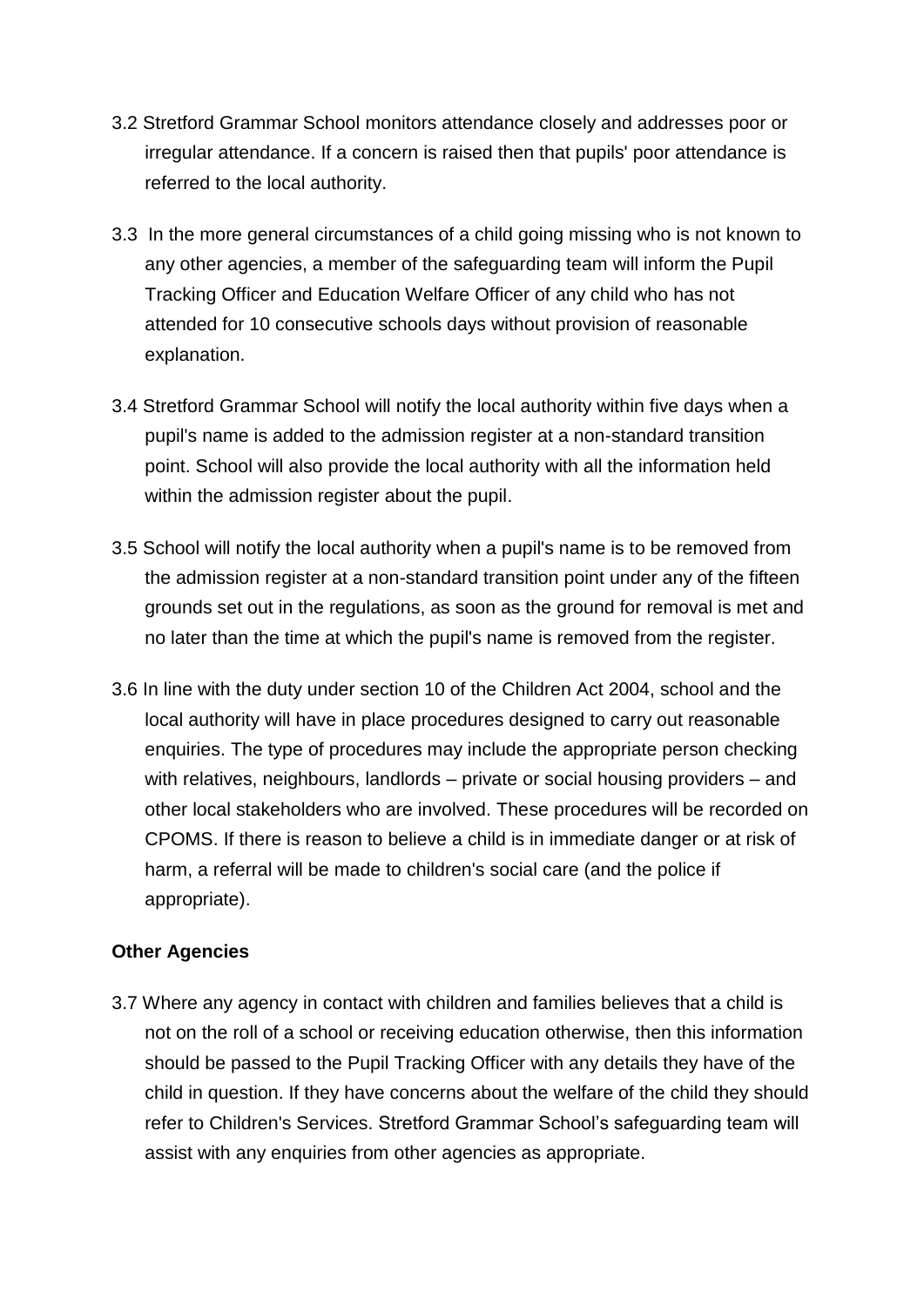## **Pupil Tracking Officer**

- 3.8 The Pupil Tracking Officer (or CME Officer) should ensure through the Education Welfare Officer that reasonable enquiries are made - e.g. home visits, liaison with Children's Services and/or Housing - and notify the school if it appears that the child has moved out of the area.
- 3.9 If no information is forthcoming within 2 days, the Pupil Tracking Officer should alert her/his manager, who should inform Children's Services and the Police in writing. Stretford Grammar School's safeguarding team will assist with any enquiries from other agencies as appropriate.

## **4. Protection and Action to be Taken**

- 4.1 A member of the safeguarding team will inform the Pupil Tracking Officer and the child's social worker immediately a child subject to a Child Protection Plan is missing. In the following circumstances a referral to Children's Services and / or the police should always be made promptly:
	- The child may be the victim of a crime;
	- The child is subject of a Child Protection Plan;
	- The child is subject of Section 47 enquiries:
	- The child is looked after;
	- There is a known person posing a risk to children in the household or in contact with the household;
	- There is a history of the family moving frequently;
	- There are serious issues of attendance.
- 4.2 Where a child on the school roll is missing, the child's name will not be removed from the school roll until s/he has been continuously absent for at least 4 weeks and both the school and the education service have failed, after reasonable enquiry, to locate the pupil and her/his family. After 4 weeks the child's Common Transfer file will be uploaded to the Department for Education secure site for the transfer of pupil information when a pupil moves between schools. The CME Officer in the Local Authority must also be informed. In these circumstances the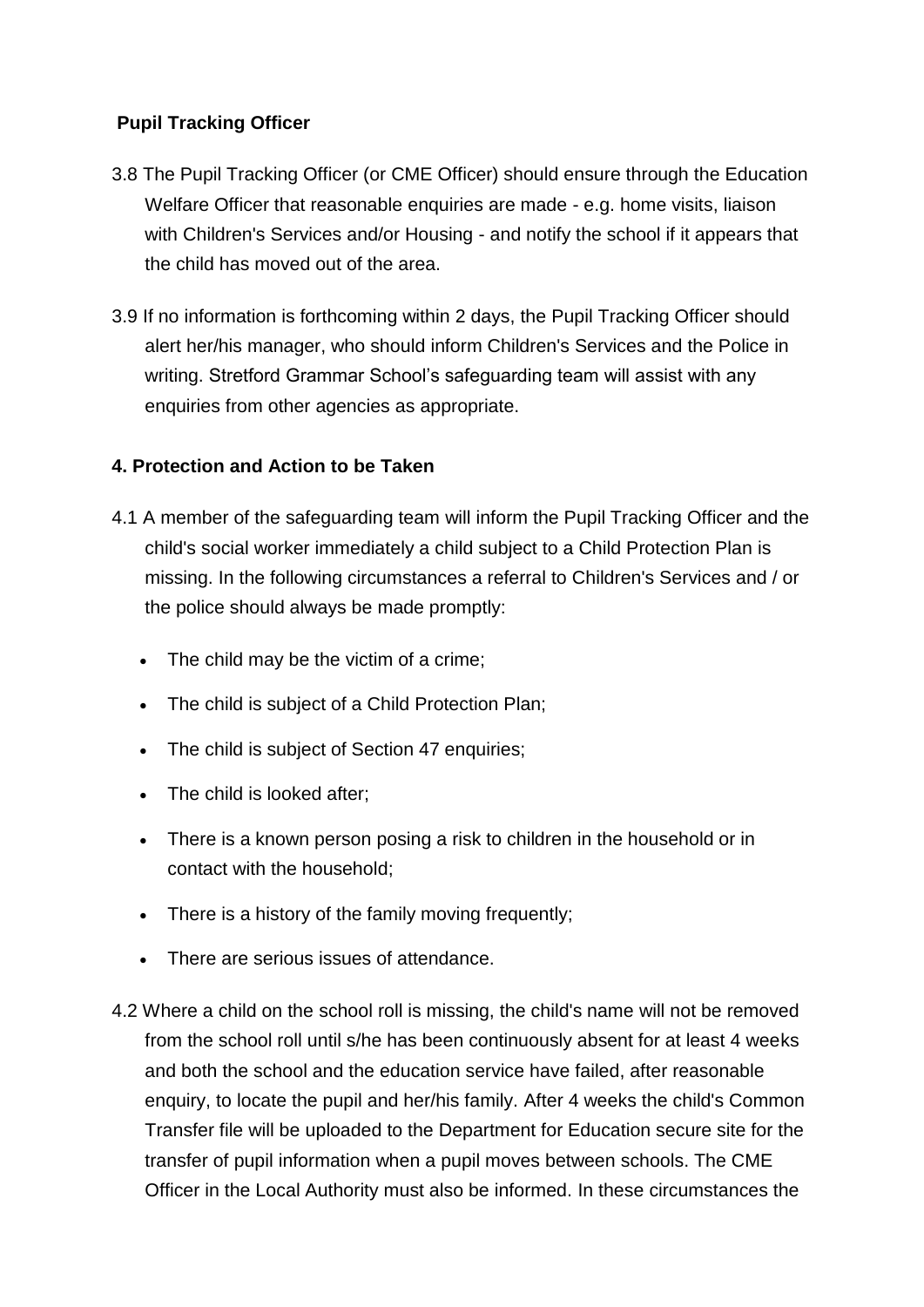child's name is kept on a centrally held register, and will be clearly identified as missing from education.

- 4.3 Where the child's name has been removed from the school roll, but s/he has not been located, a member of the safeguarding team will arrange for the pupil's records to be retained until the child is located. They may be held centrally according to local arrangements.
- 4.4 Where the Head Teacher has been notified by a parent that a pupil is receiving education other than at school, and has removed the child's name from the school roll, notification will be given to the education service within 10 school days; the pupil's records will then be transferred to the education service to be stored in accordance with local arrangements.
- 4.5 If school receives a new pupil without receiving information about the pupil from his or her previous school, school will contact the Pupil Tracking Officer.
- 4.6 If the Pupil Tracking Officer becomes aware the child has moved to another school s/he should ensure that all relevant agencies are informed and arrangements made to forward records from the previous school. Stretford Grammar will liaise with the Pupil Tracking Officer in such cases.

## **5. Issues**

- 5.1 A child missing from education is not in itself a child protection matter, and there may be an innocent explanation for this. However, regular school attendance is an important safeguard and unexplained non-attendance can be an early indicator of problems, risk and vulnerability. Stretford Grammar School will endeavour to deal with this problem in three ways:
	- By preventing poor school attendance and truancy;
	- By acting once absence has occurred to establish children's safety and try to get them back to school;
	- By taking action to trace children whose whereabouts are not known.